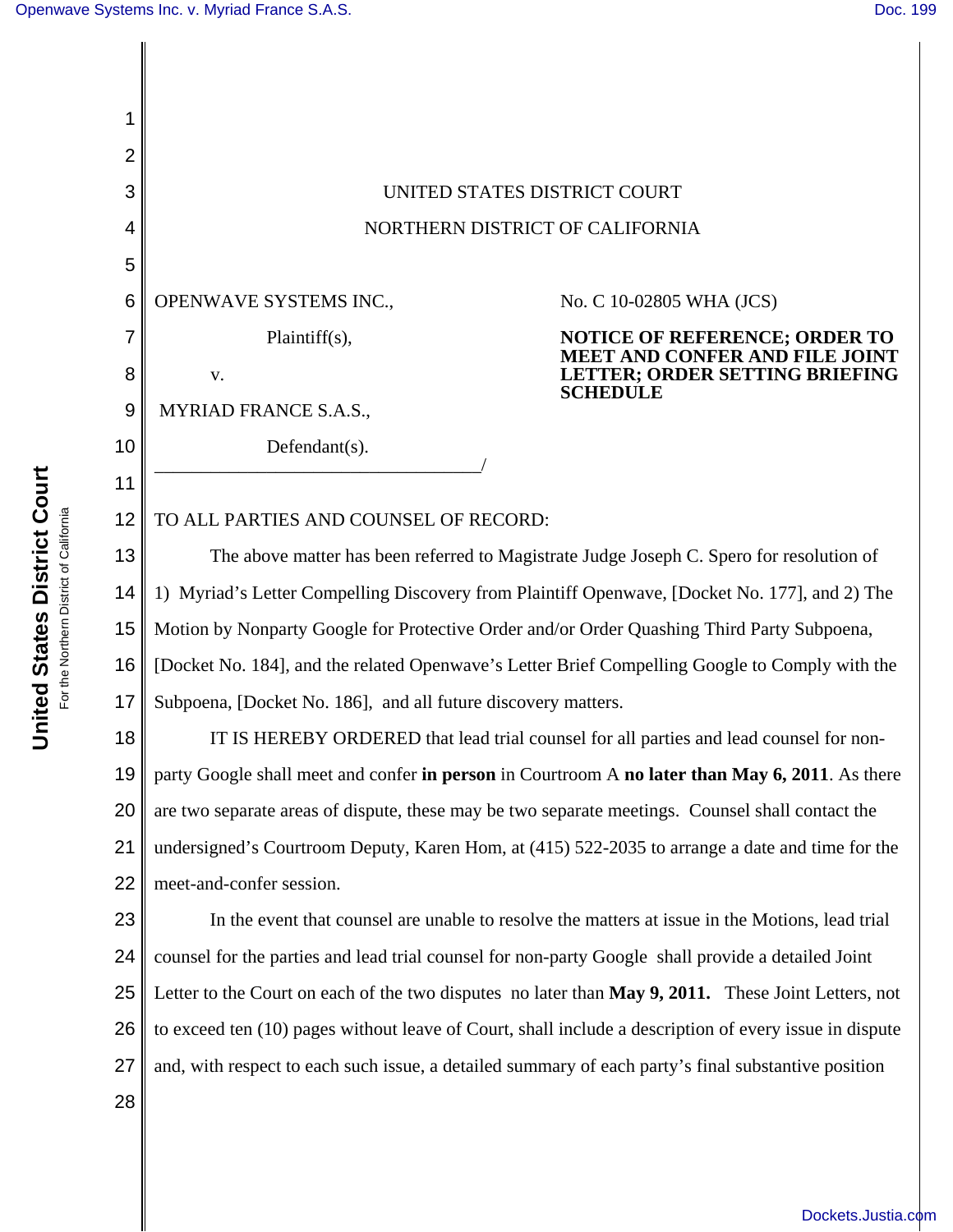| 1              | and its final proposed compromise on each issue. After the Court has received the Joint Letters, the |
|----------------|------------------------------------------------------------------------------------------------------|
| $\overline{2}$ | Court will determine what future proceedings, if any, are necessary.                                 |
| 3              | As to Myriad's allegation of non-retention of documents, stated in paragraph 4 of Myriad's           |
| 4              | Letter Compelling Discovery from Plaintiff Openwave [Docket No. 177], IT IS HEREBY                   |
| 5              | FURTHER ORDERED that:                                                                                |
| 6              | 1. An opening brief on whether or not documents were improperly destroyed and the                    |
| 7              | appropriate remedy, if any, shall be filed by May 9, 2011.                                           |
| 8              | 2. The opposition memorandum shall be filed by May 16, 2011.                                         |
| 9              | 3. The reply brief shall be filed by May 20, 2011.                                                   |
| 10             | The Court will determine what further proceedings, if any, are necessary.                            |
| 11             | <b>LAW AND MOTION HEARING PROCEDURES</b>                                                             |
| 12             | Civil law and motion is heard on Friday mornings, at 9:30 a.m., Courtroom A, 15th Floor,             |
| 13             | United States District Court, 450 Golden Gate Avenue, San Francisco, California, 94102.              |
| 14             | In the event a future discovery dispute arises, IT IS HEREBY FURTHER ORDERED that                    |
| 15             | before filing any discovery motion before this Court, the parties must comply with the following:    |
| 16             | 1.<br>Lead trial counsel for both parties must meet and confer <i>in person</i> regarding the        |
| 17             | matter(s) at issue. This meeting shall occur after other efforts to resolve the dispute,             |
| 18             | such as telephone, e-mail, teleconference, or correspondence, have been unsuccessful.                |
| 19             | Once those efforts have proved unsuccessful, any party may demand a meeting of                       |
| 20             | lead trial counsel to resolve a discovery matter. Such a meeting shall occur within ten              |
| 21             | (10) calendar days of the demand. The locations of the meetings shall alternate. The                 |
| 22             | first meeting shall be at a location selected by counsel for Plaintiff(s). If there are any          |
| 23             | future disputes, the next such meeting shall be held at a location to be determined by               |
| 24             | counsel for Defendant(s), etc.                                                                       |
| 25             | 2.<br>Within five (5) calendar days of the in-person meeting between lead trial counsel              |
| 26             | referred to above, the parties shall jointly file a detailed letter with the Court, not to           |
| 27             | exceed ten (10) pages without leave of Court, which will include the matters that                    |
| 28             | remain in dispute, a detailed substantive description of each side's position on each                |
|                |                                                                                                      |